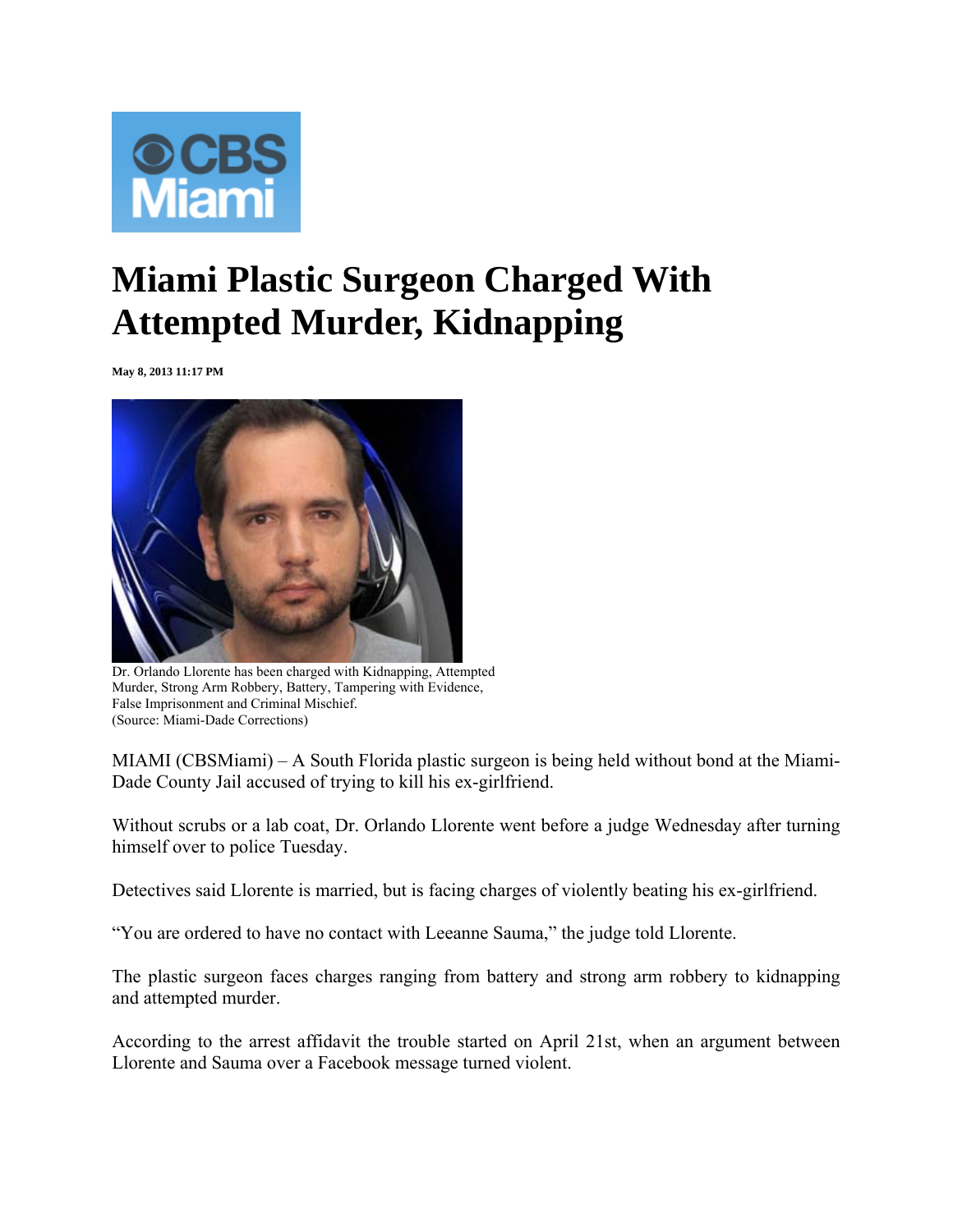"He became enraged, grabbed her by the hair, took her into the bathroom, and not only stuck her head inside the toilet, but then put her in the tub and was able to get a rag and stuff it down her mouth," Miami Police Spokeswoman Kenia Reyes said.

Police say Sauma told them she was held against her will in a Brickell apartment building for twelve to sixteen hours.

"This lady was able to free herself and convince him that she was not going to press charges," Reyes said.

But according to a separate arrest affidavit, the two were together later that night in front of a Pinecrest CVS, where Sauma claims Llorente grabbed her by the neck and crushed her iPhone after she tried to record what he was saying.

The affidavit said Sauma claimed Llorente was "coaching" her on what to tell her family about her injuries.

Llorente's attorney Marcos Beaton issued a statement to CBS 4′s Lauren Pastrana.

"Dr. Llorente voluntarily surrendered to authorities yesterday and is resolute on clearing his name," Beaton wrote. "He reached out to law enforcement, through his lawyers, when these false allegations surfaced. We are disappointed that our requests for more time in which to present a thorough and thoughtful examination into the source of the allegations and the facts surrounding them was declined."

The statement went on to say Miami Police ignored messages from Llorente's attorneys.

"We look forward to vindicating him in court," Beaton wrote.

When we visited an address on record for the victim, the person who responded said, via an intercom, Sauma would not comment at this time.

We also visisted Llorente's home, where several neighbors said they had seen police before.

"I think it's horrible. Especially because he's a surgeon," neighbor Ed Krukowski told Pastrana. "That's not the kind of guy I would want doing surgery on me."

Wednesday afternoon, Dr. Llorente's biography was on the website of Kendall Regional Medical **Center** 

We contacted the hospital, whose spokesman, Peter Judge, issued the following statement:

"Dr. Orlando Llorente's employment with Burn Center's of Florida and affiliation with Kendall's Burn Center ended in March 2013. Dr. Llorente pursued private practice while remaining as an independent member of the Medical Staff. When his actions came to our attention we summarily suspended him. This incident did not involve any patients or employees